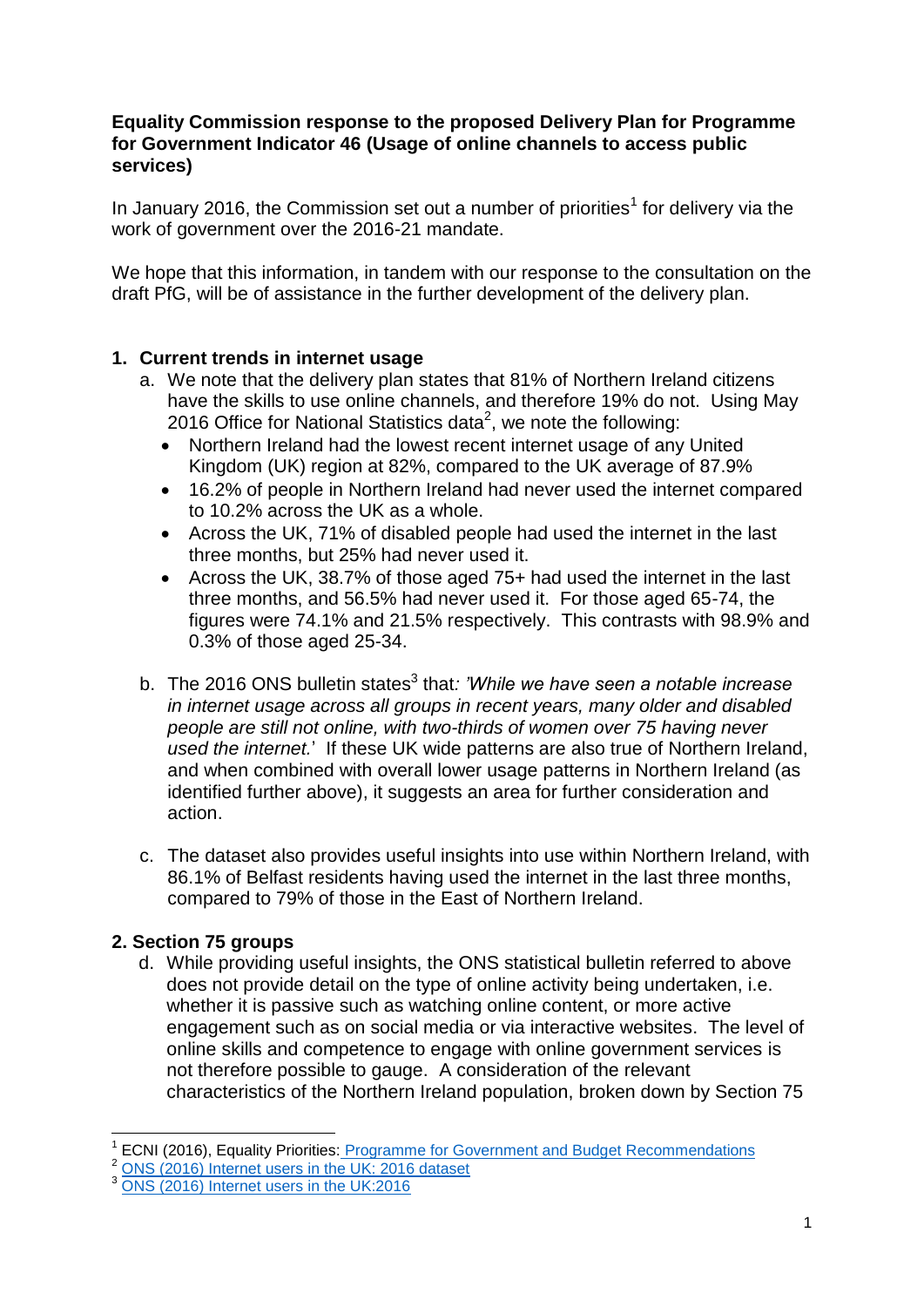group, is key to information policy and programme development and implementation.

- e. This is of particular relevance to the self service portal to access and update personal details referred to at page 9 of the delivery plan. Inputting inaccurate information within this portal has potentially significant implications for the individual. This may be a particular issue for those groups with limited online experience, and those from minority ethnic groups including Travellers for whom written English skills or experience of completing online forms may be less developed than other members of the Northern Ireland population.
- f. Further, in 2014<sup>4</sup> and since, we have highlighted that a key gap in the implementation of the UNCRPD in Northern Ireland included ensuring access to Information – highlighting in particular that a lack of information in appropriate formats continued to impact on persons with disabilities ability to access educational and health services.

## **3**. **Data**

- g. We reiterate our general recommendation that all data should not only be analysed in aggregate, but also across each Section 75 category.
- h. Accordingly, we suggest that the proposed measures of 'increased use of online channels' and 'citizen satisfaction using online channels' are disaggregated by Section 75 categories so as to allow meaningful measurement and to provide data that can be used to target resources more effectively.
- i. We note that a reporting template has been developed and issued to departments to report on baselines. We recommend that, if it is not already included, the template should also provide for the measures to be reported and disaggregated by Section 75 group. We believe that this will provide useful data which would contribute significantly to developing efficient and effective online services and the supports to facilitate them, as well as to identify services where traditional contact methods are accessible.

# **4. Service user participation**

- j. We recommend that the delivery plan provides more detail on which 70% of all citizen transactions will be carried out using an online channel, and the 30% which will not. This will further assist a range of stakeholders, including the community and voluntary sector, and individuals in determining service user needs.
- k. We welcome at page 7 of the delivery plan the statement that 'Government services and systems need to be designed from a user (citizen) perspective.' However, the delivery plan does not explain how this perspective will be gained, for example, the extent of service user consultation and active involvement in shaping the delivery model, including via online services.

 4 ECNI (2014), [Jurisdictional 'Parallel' Report on Implementation of the UNCRPD in Northern Ireland](http://www.equalityni.org/ECNI/media/ECNI/Publications/Delivering%20Equality/IMNI_CRPD_ParallelJurisdictionalReport_WorkingPaper_v1_080714.pdf)